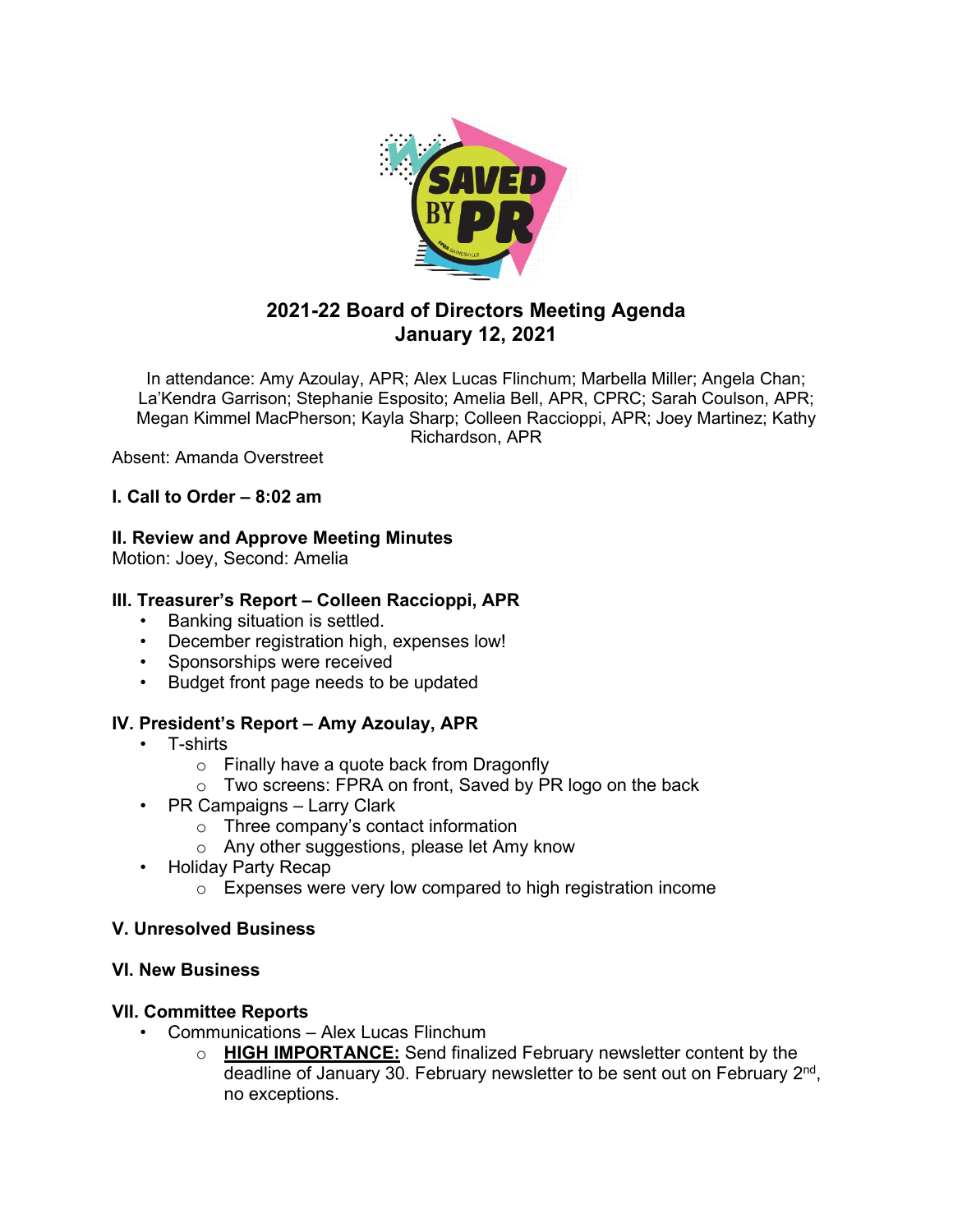- Content so far: Quiz for a Cause, Valentine's, Shadow Day professional registration, Image Award, February Program, Deadlines & Upcoming Event
- Will put reminder on Google Calendar and send invitations out.
- o Added date to Google Doc (deploy and when content is due), Alex to send back out
- o One off emails, and press releases, just ask
	- **Image Award and Amazing Give**
- Immediate Past President Sarah Coulson, APR
	- o PR Masters for January is now February
- President-Elect Joey Martinez
	- o Terry still needs her prize for renewing
- Programs Megan Kimmel MacPherson
	- o January: Register for Tara Blythe
	- o Feb TBD
	- $\circ$  March Storytelling workshop
	- o April: Image awards
	- o June: TBD
	- o July: Media Breakfast?
	- o Sponsor slide for program
	- o Add program dates on the website and Facebook event pages
	- $\circ$  Angela and Megan to meet up for Tara Blyth gift
- Educational Services Angela Chan & Amelia Bell, APR, CPRC
	- $\circ$  Amelia Shadow "Day"
		- **Planning around spring break and midterms**
		- February  $14<sup>th</sup>$
		- Need to get content to Kayla and Alex
		- Deadline for interest and pairing by January 30
			- Interest:
				- o ExacTech (for those in office), CPAmerica, Celebration Pointe
			- Forms in Google Account
			- Angela to announce Shadow "Day"
	- o Angela Quiz for a Cause
		- First Magnitude's rental fee is \$50/hour for the space
			- Kathy's husband's company to sponsorship
		- **Wufoo template from last year has been set up, just need the event** details. Once that's up, I'll provide graphics to Communications team with the copy for February and March newsletters and social media.
		- $March$  31<sup>st</sup>
		- **Will need to purchase 4 more mugs in teal.**
- VP, Member Services Marbella Miller
	- o Contacted every membership lead
		- **Jane Moraski's new hire**
		- **Aaron Cline**
		- Someone from Santa Fe. No response, if anyone knows someone there, let Marbella know
		- **Member Milestone for luncheon**